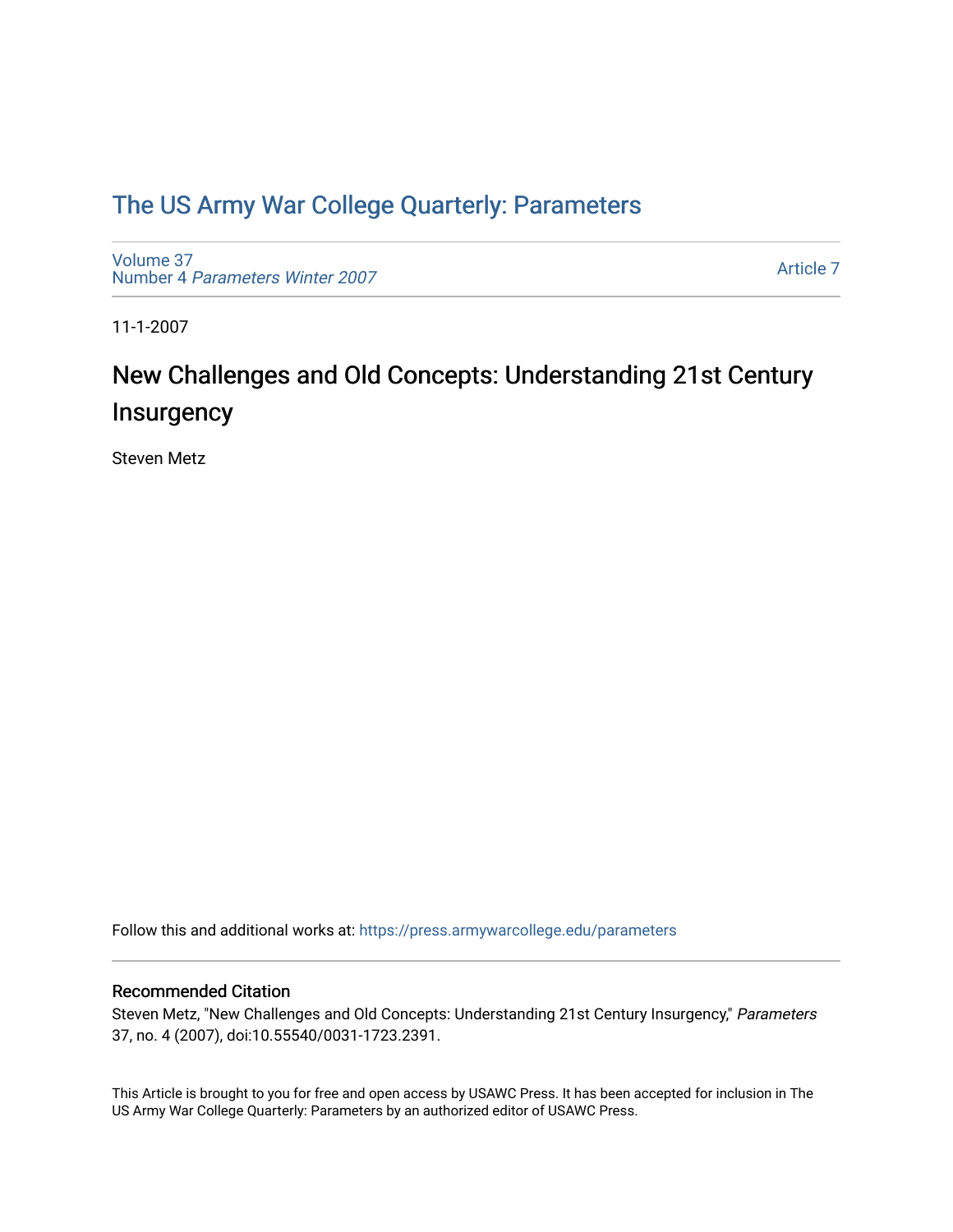# New Challenges and Old Concepts: Understanding 21st Century Insurgency

### STEVEN METZ

From the 1960s to the 1980s stopping Communist-backed insurgents was an important part of American strategy, so counterinsurgency was an imporimportant part of American strategy, so counterinsurgency was an important mission for the US military, particularly the Army. Even when most of the Army turned its attention to large-scale warfighting and the operational art following Vietnam, special operation forces preserved some degree of capability. In the 1980s American involvement in El Salvador and a spate of insurgencies around the world linked to the Soviets and Chinese sparked renewed interest in counterinsurgency operations (as a component of low-intensity conflict). By 1990 what could be called the El Salvador model of counterinsurgency, based on a limited US military footprint in conjunction with the strengthening of local security forces, became codified in strategy and doctrine.<sup>1</sup>

Interest then faded. Policymakers, military leaders, and defense experts assumed that insurgency was a relic of the Cold War, posing little challenge in the "new world order." With the demise of the Soviet Union and the mellowing of China, insurgency—even though it persisted in the far corners of the world—was not viewed as a strategic challenge to the world's sole superpower. With American involvement in Somalia, Bosnia, Kosovo, and Haiti, multinational peacekeeping—a previously unimportant role for the military—moved to the fore. In a burst of energy, the military revamped its peacekeeping doctrine and concepts. Professional military education and training shifted to accommodate these missions. Wargames, conferences, and seminars proliferated. Counterinsurgency was forgotten by all but a tiny handful of scholars.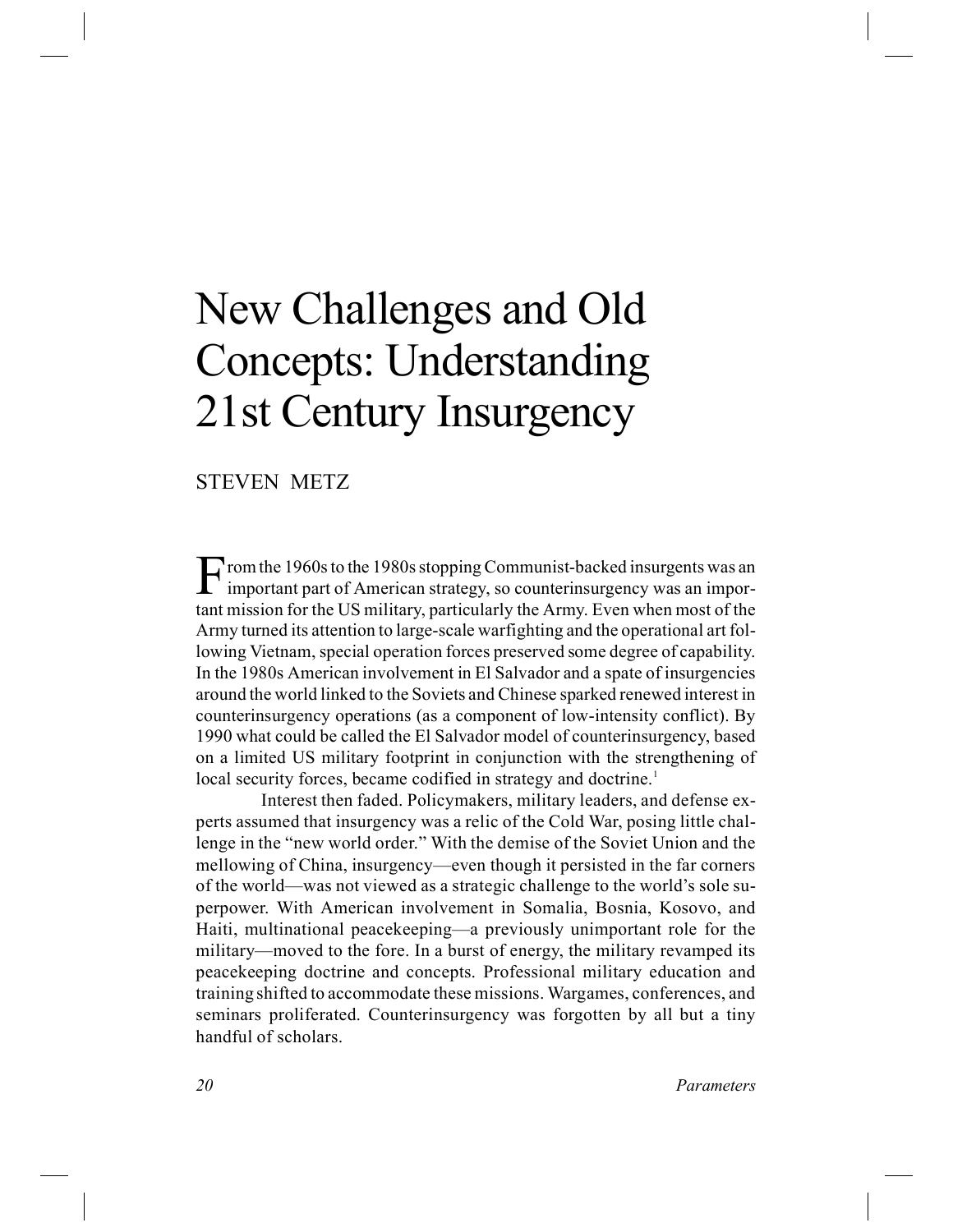Then, one clear September morning, the world turned. Al Qaeda and its affiliates adopted a strategy relying heavily on the methods of insurgency both national insurgency and a transnational one.<sup>2</sup> Insurgency was again viewed as a strategic threat and the fear grew that insurgent success would create regimes willing to support and protect organizations like al Qaeda. The global campaign against violent Islamic extremists forced the United States military to undertake counterinsurgency missions in Iraq and Afghanistan. Once again, the Department of Defense was required to respond to a major strategic shift. The military services scrambled to develop new concepts and doctrine.<sup>3</sup> Counterinsurgency reentered the curriculum of the professional military educational system in a big way. It became a centerpiece for Army and Marine Corps training. Classic assessments of the conflicts in Vietnam and Algeria became required reading for military leaders. Like the mythical phoenix, counterinsurgency had emerged from the ashes of its earlier death to become not just a concern of the US military but the central focus.

This is all to the good. Augmenting capabilities to respond to new strategic threats is exactly what the Department of Defense is supposed to do. There is a problem, however: As the American military relearned counterinsurgency strategy and doctrine, it may not have gotten them right. During the 1970s America's national security strategy was shaped by what became known as the "Vietnam syndrome"—a reluctance to intervene in internal conflicts based on the assumption that some disaster would ensue. Ironically, while the United States eventually overcame the Vietnam syndrome, a new one emerged. Vietnam has been treated as a universal model, the Viet Cong as the archetypical foe. Defense experts even concluded that insurgents who did not use the Vietnamese approach (derived from the teaching of Mao Zedong) stood little chance of success.<sup>4</sup>

This tendency to look back to the classic insurgencies of the twentieth century was pervasive. For instance, as the Army sought to understand the conflict in Iraq, the books most recommended for its officers were John Nagl's *Learning to Eat Soup with a Knife* (which dealt with the British involvement in Malaya and the American experience in Vietnam) and David Galula's *Counterinsurgency Warfare* (drawn from the French campaigns in Indochina and Algeria).<sup>5</sup> Both were excellent choices. But both deal with wars of imperial

Dr. Steven Metz is Research Professor and Chairman of the Regional Strategy and Planning Department at the US Army War College Strategic Studies Institute. This article is based on his monograph *Rethinking Insurgency* (Carlisle, Pa.: US Army War College, Strategic Studies Institute, June 2007).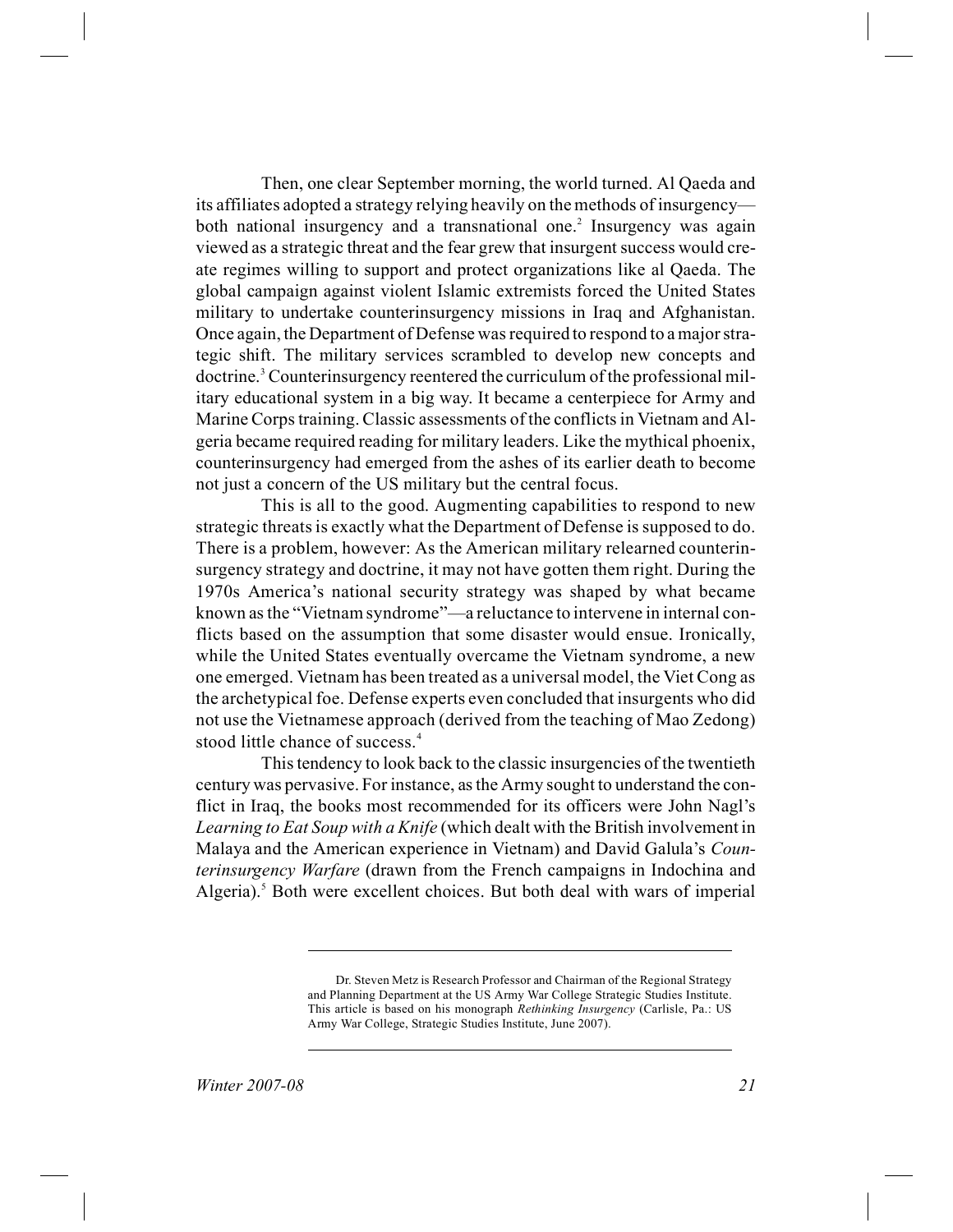maintenance or nationalistic transition, not with complex communal conflicts where armed militias and organized crime play a key role.

In a sense, the United States has once again derived new strategies from old conflicts, while again preparing to fight the last war. Rather than rigorously examining twenty-first century insurgencies, America simply assumed that their logic, grammar, organization, and dynamics were the same as the classic insurgencies of the twentieth century. Such assumptions may be dangerously misguided. In many ways contemporary insurgencies are more like their immediate forebears—the complex internal conflicts of the 1990s rather than twentieth century insurgencies. Somalia, Bosnia, Sierra Leone, Congo, Colombia, and Kosovo are possibly better models than Vietnam or Algeria. If that is true, the military and the defense analytical community need to rethink the insurgency challenge once again, this time seeking to distinguish its persisting elements from its evolving ones.

#### *The Dynamics of Contemporary Insurgencies*

Normally a twentieth century insurgency was the only game in town (or at least the most important one). Nations facing serious insurgencies such as South Vietnam or, later, El Salvador, certainly had other security problems, but they paled in comparison to the insurgent threat. Insurgencies were organizationally simple. They involved the insurgents, the regime, and, sometimes, outside supporters of one side or the other. When the United States finally engaged in counterinsurgency operations, many government agencies played a supporting role, but it was primarily a military effort. After all, Americans now viewed counterinsurgency as a variant of war. In war, the military dominates and the objective is the decisive defeat of the enemy. Why should counterinsurgency operations be any different?

This perception was always problematic, leading the United States to pursue military solutions to threats that could only be solved politically. This disconnect is even more dangerous today, largely because twenty-first century insurgencies have diverged significantly from their forebears. Rather than being discrete conflicts between insurgents and an established regime, they are nested in complex, multidimensional clashes having political, social, cultural, and economic components. In an even broader sense, contemporary insurgencies flow from systemic failures in the political, economic, and social realms. They arise not only from the failure or weakness of the state, but from more general flaws in cultural, social, and economic systems. Such complex conflicts involve a wide range of participants, all struggling to fill the voids created by failed or weak states and systemic collapse. In addition to what might be labeled "first forces" (the insurgent and the regime) and "sec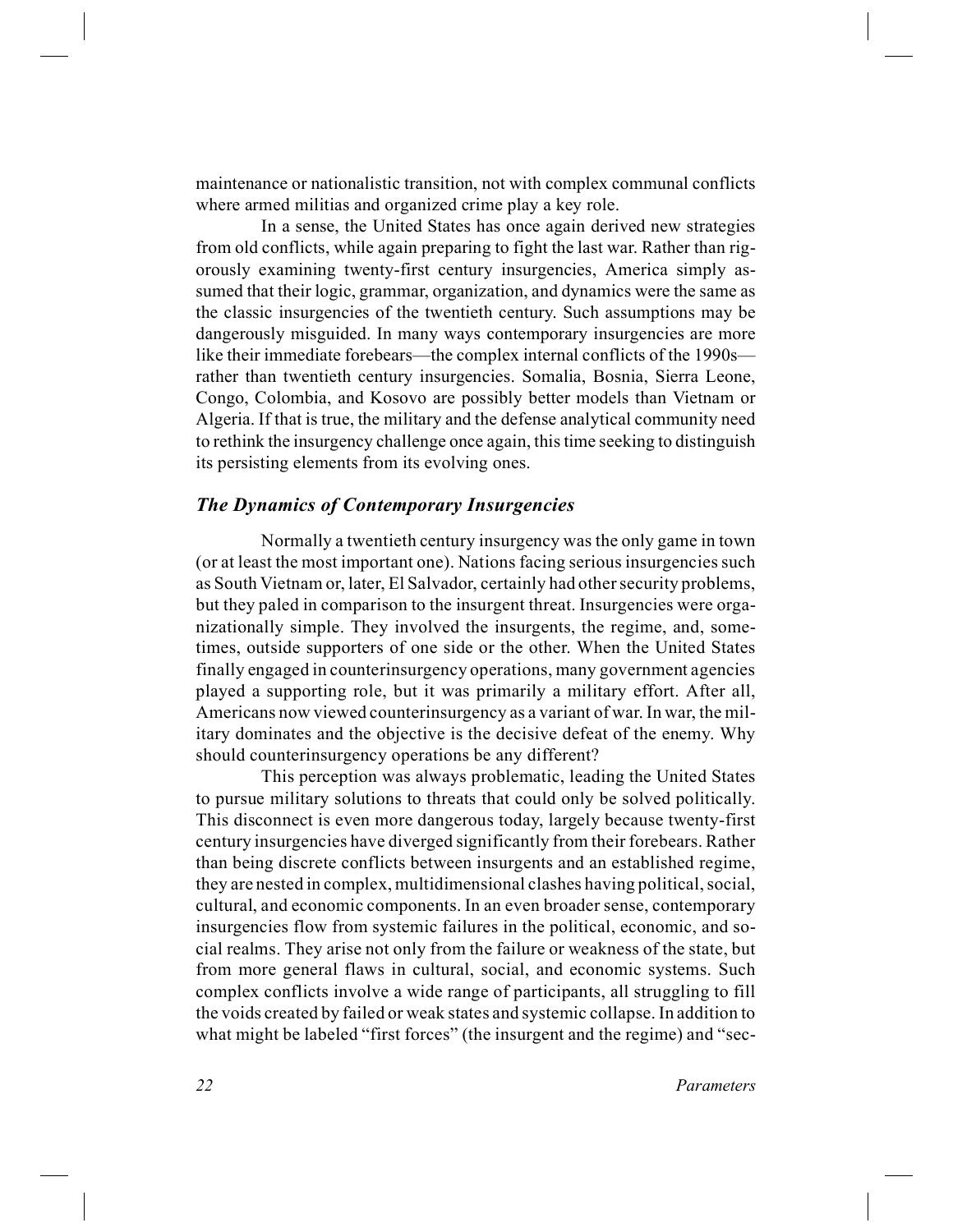ond forces" (outside sponsors of the insurgents or the regime), there are "third forces" (armed groups such as militias, criminal gangs, or private military corporations) and "fourth forces" (the international media and nongovernmental organizations) all with the capability to impact the outcome.<sup>6</sup> The implications are stark; in the face of systemic failure, simply crushing insurgents and augmenting local security forces may not be enough to stem instability.

Contemporary insurgencies are less like traditional war where the combatants seek strategic victory, they are more like a violent, fluid, and competitive market. This circumstance is the result of globalization, the decline of overt state sponsorship of insurgency, the continuing importance of informal outside sponsorship, and the nesting of insurgency within complex conflicts associated with state weakness or failure. In economic markets, participants might dream of strategic victory—outright control of the market such as that exercised by Standard Oil prior to 1911—but seldom attained it. The best most can hope for is market domination. Even these trends tend to be transitory. Most businesses have more limited objectives—survival and some degree of profitability. This phenomenon of limited objectives also describes many insurgencies, particularly those of the twenty-first century. Competition and the absence of state sponsors mitigate against outright conquest of states in the mode of Fidel Castro or Ho Chi Minh. It is nearly impossible for a single entity, whether the state or a nonstate player, to monopolize power. Market domination and share are constantly shifting.

In contemporary complex conflicts, profitability often is literal rather than metaphorical. There is an extensive body of analytical literature that chronicles the evolution of violent movements such as insurgencies from "grievance" to "greed."<sup>7</sup> The idea is that political grievances may instigate an insurgency but, as a conflict progresses, economic motives may begin to play a greater role. While combatants "have continued to mobilize around political, communal, and security objectives," as Karen Ballentine and Jake Sherman write, "increasingly these objectives have become obscured and sometimes contradicted by their more businesslike activities."<sup>8</sup> Conflict gives insurgents access to money and resources out of proportion to what they would have in peacetime. As Paul Collier, one of the pioneers of this idea, explains:

Conflicts are far more likely to be caused by economic opportunities than by grievance. If economic agendas are driving conflict, then it is likely that some groups are benefiting from the conflict and these groups, therefore, have some interest in initiating and sustaining it. $9$ 

The counterinsurgents—the regime or its supporters—also develop vested political and economic interests in sustaining a controllable conflict. A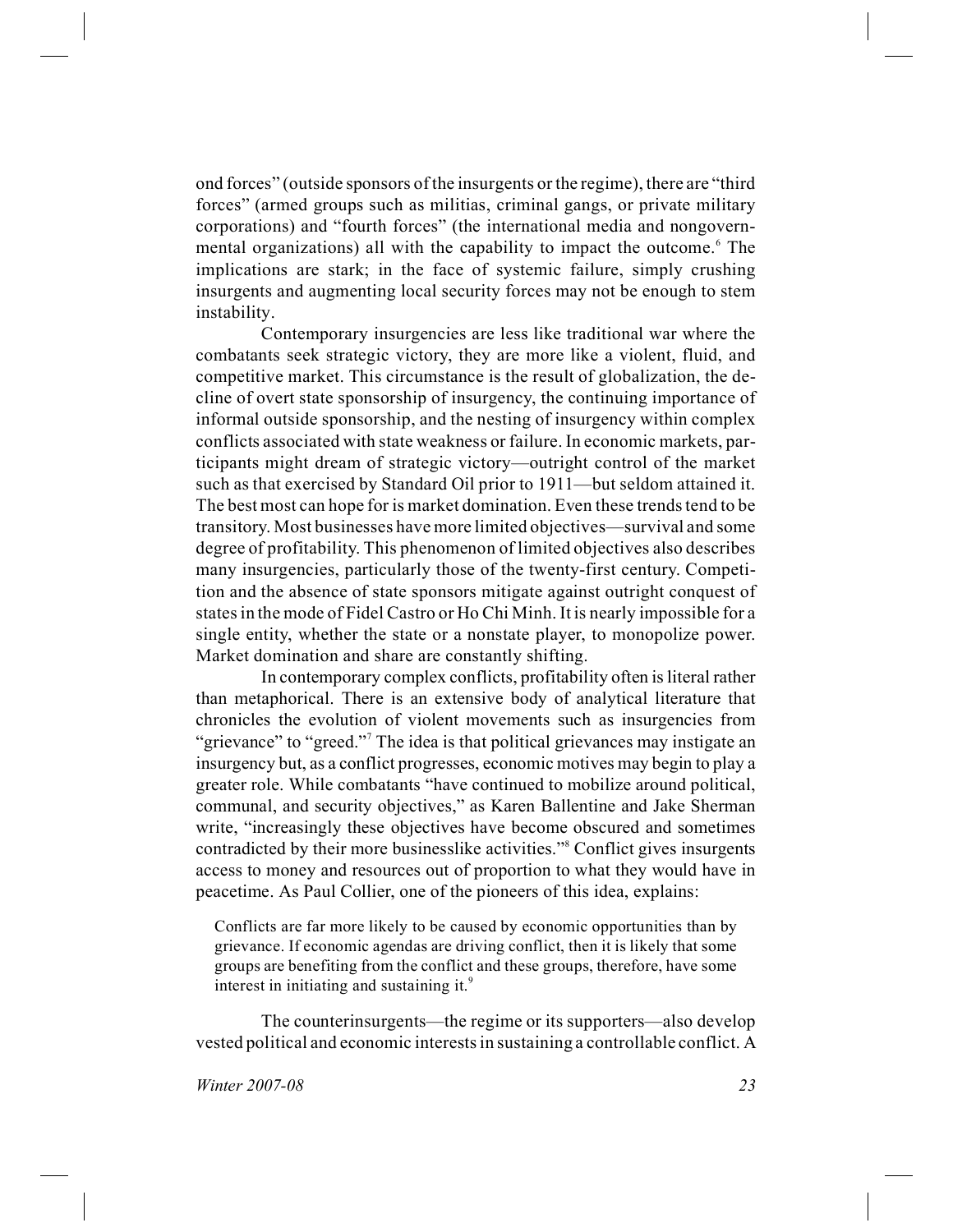regime facing an armed insurgency is normally under somewhat less outside pressure for economic and political reform. It can justifiably demand more of its citizens and, conversely, postpone meeting their demands. Insurgency often brings outside financial support and provides opportunities for corrupt members of the regime to tap into black markets. Even though internal conflict may diminish economic activity overall, it may increase profit margins by constraining competition. This too can work to the advantage of elites, including those in the government or security services. Collier continues:

Various identifiable groups will "do well out of the war." They are opportunistic businessmen, criminals, traders, and the rebel organizations themselves. The rebels will do well through predation on primary commodity exports, traders will do well through the widened margins on the goods they sell to consumers, criminals will do well through theft, and opportunistic businessmen will do well at the expense of those businesses that are constrained to honest conduct.<sup>10</sup>

Internal wars "frequently involve the emergence of another alternative system of profit, power, and protection in which conflict serves the political and economic interests of a variety of groups."<sup>11</sup> Hence the insurgents, criminals, militias, or even the regime have a greater interest in sustaining a controlled conflict than in attaining victory.

The merging of armed violence and economics amplifies the degree to which complex conflicts emulate the characteristics and dynamics of volatile, hypercompetitive markets. For instance, like all markets, complex conflicts operate according to rules (albeit informal, unwritten ones). In the most basic sense, these rules dictate what is and is not acceptable as participants compete for market domination or share. Participants may violate the rules, but doing so entails risk and cost. The more risk averse a participant the less likely it is to challenge the rules—and governments are normally more risk averse than nongovernment participants, and participants satisfied with their market position and with a positive expectation about the future are more risk averse than those who are unsatisfied and pessimistic. These rules are conflict- and time-specific; they periodically evolve and shift. This year's rule or "road map" might not be next year's.

As in commercial markets, participants in a complex conflict may enter as small, personalistic companies. Some may resemble family businesses built on kinship or ethnicity. As in a commercial market, the more successful participants evolve into more complex, variegated corporate structures. Insurgencies then undertake a number of the same practices as corporations:

 Acquisitions and mergers (insurgent factions may join in partnerships, or a powerful one may integrate a less powerful one).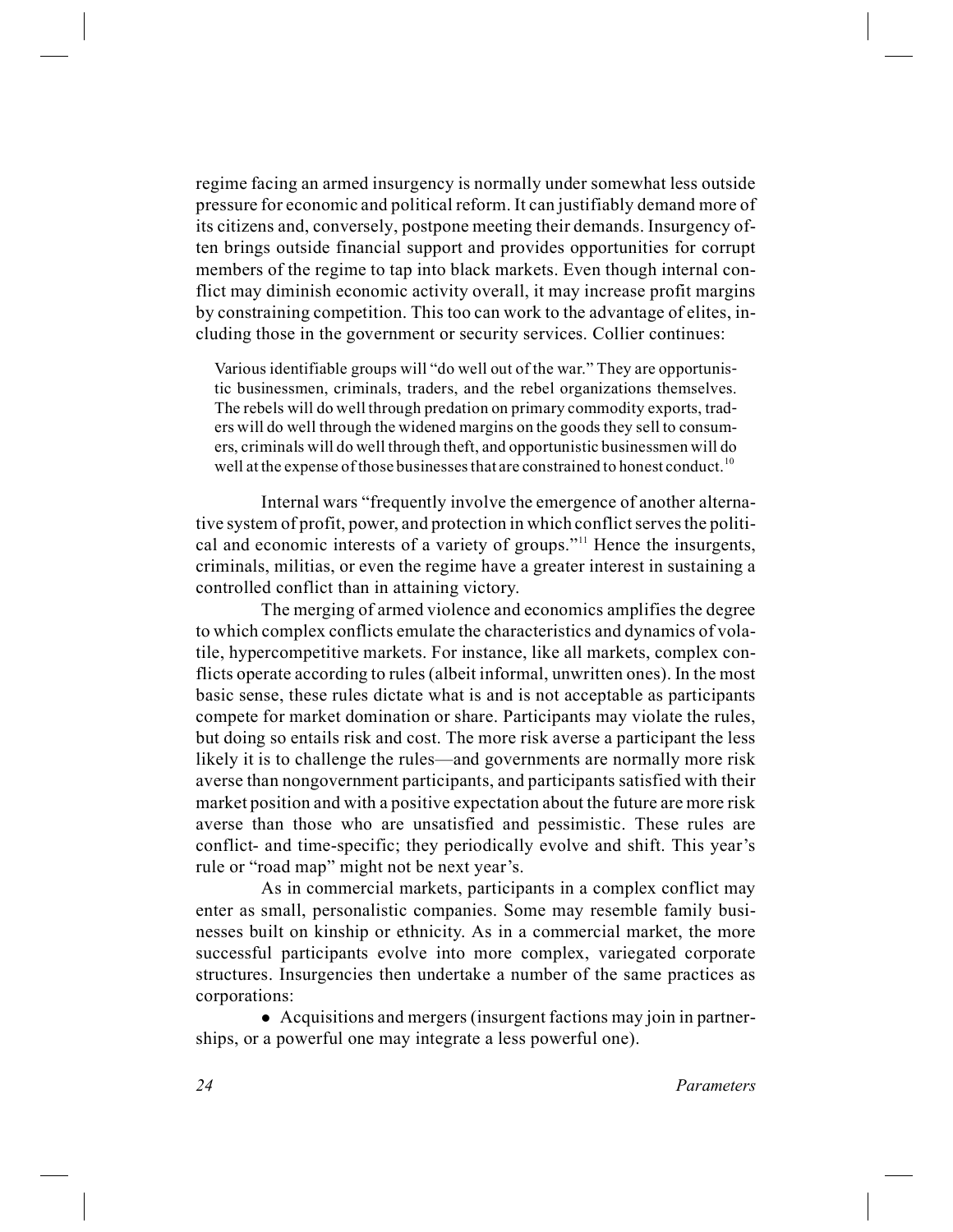• Shedding or closing unproductive divisions (insurgencies may pull out of geographic regions or jettison a faction of the movement).

 Forming strategic partnerships (insurgencies may arrange relationships with internal or external groups—political, criminal, etc.—which share their objectives).

Reorganizing for greater effectiveness and efficiency.

 Developing, refining, and at times abandoning products or product lines (insurgencies develop political, psychological, economic, and military techniques, operational methods, or themes. They refine these over time, sometimes dropping those which prove ineffective or too costly).

 Advertising and creating brand identity (insurgent psychological activities are akin to advertising. Their "brands" include political and psychological themes, and particular methods and techniques).

 Accumulating and expending capital (insurgents accumulate both financial and political capital, using it as required).

• Subcontracting or contracting out functions (contemporary insurgents may contract out tasks they are ineffective at or which they wish to disassociate themselves from).

• Bringing in outside consultants (this can be done by physical presence of outside advisers or, in the contemporary environment, by "virtual" consultation).

• Entering and leaving market niches.

• Creating new markets and market niches.

Creating and altering organizational culture.

 Professional development and establishing patterns of career progression.

As in commercial markets, a conflict market is affected by what happens in other markets. Just as the automobile market is affected by the petroleum market, or the American national market by the European market, the Iraq conflict market is affected by the Afghan conflict market or by the market of political ideas in the United States and other parts of the Arab world.

That contemporary insurgents emulate corporations in a hyper, competitive (violent) market shapes their operational methods. Specifically, insurgents gravitate toward operational methods which maximize desired effects while minimizing cost and risk. This, in conjunction with a profusion of information, the absence of state sponsors providing conventional military materiel, and the transparency of the operating environment, increases the value that terrorism provides the insurgent. Insurgents have always used terrorism. But one of the characteristics of this quintessentially psychological method of violence is that its effect is limited to those who know of or are impacted by the act. When, for instance, the Viet Cong killed a local political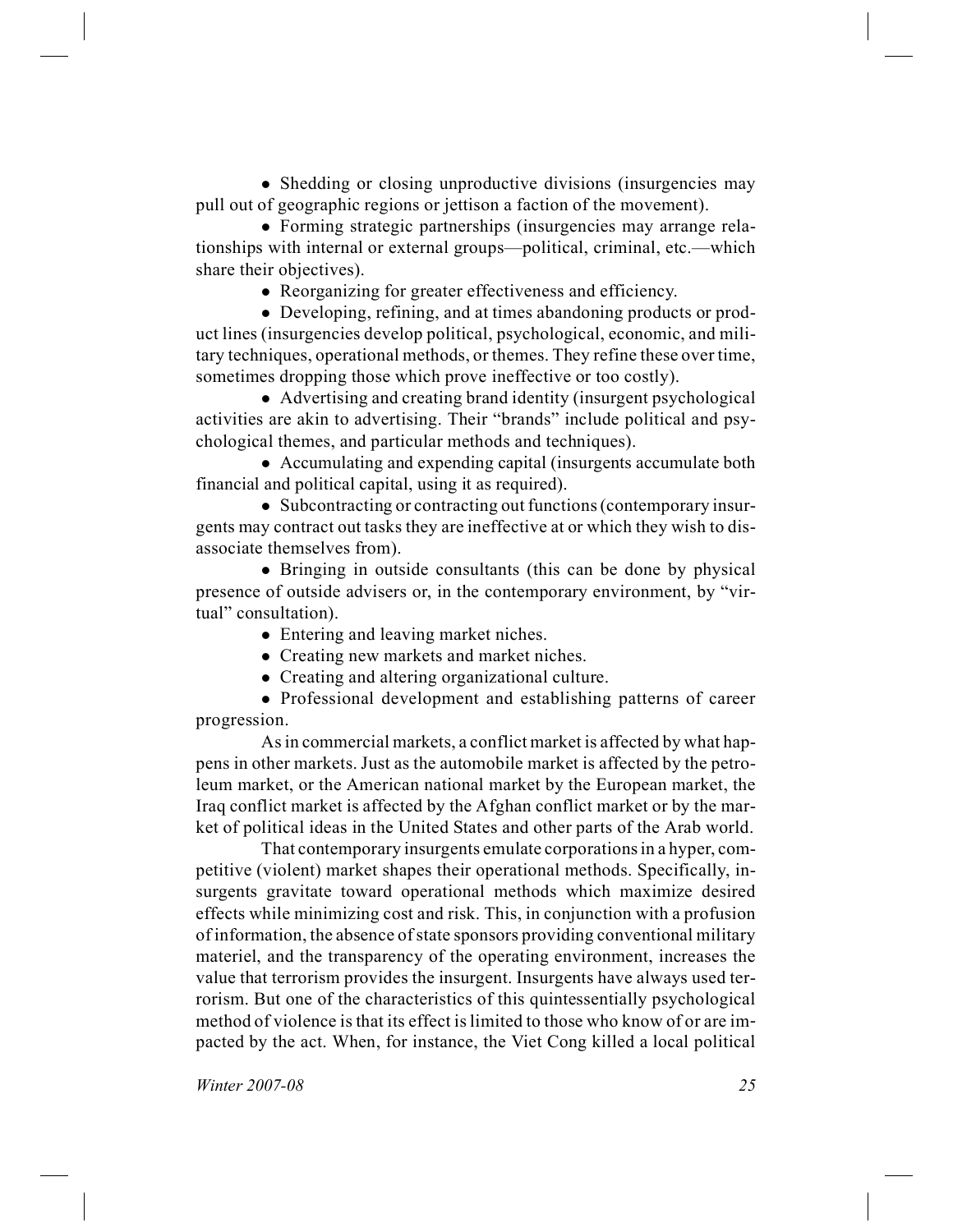leader, it may have had the desired psychological effect on people in the region, but the act itself did little to shape the beliefs, perceptions, or morale of those living far away. Today, information technology amplifies the psychological effects of a terrorist incident by publicizing it to a much wider audience. This technology includes satellite, 24-hour media coverage, and, more importantly, the Internet which, Gordon McCormick and Frank Giordano believe, "has made symbolic violence a more powerful instrument of insurgent mobilization than at any time in the past."<sup>12</sup>

So terrorism is effective. It is easier and cheaper to undertake than conventional military operations. It is less costly and risky to the insurgent organization as a whole (since terrorist operations require only a very small number of personnel and a limited investment in training and materiel). It is efficient when psychological effects are compared to the resource investment. It allows insurgents to conjure an illusion of strength even when they are weak. Terrorism is less likely to lead to outright victory, but for an insurgency which does not seek victory, but only domination or survival, terrorism is the tool of choice.

As the second decade of the twenty-first century approaches, there are still a few old-fashioned insurgencies trying to militarily defeat established governments, triumphantly enter the capital city, and form their own regime. The more common pattern, though, is insurgencies satisfied with domination of all or part of the power market in their particular environment. The insurgents in Iraq, Colombia, India, Sri Lanka, Uganda, and even Afghanistan have little hope of or even interest in becoming an established regime—whether for their entire country or some breakaway segment. To continue conceptualizing contemporary insurgency as a variant of traditional, Clausewitzean warfare, where two antagonists each seek to impose their will and vanquish the opponent in pursuit of political objectives, does not capture the reality of today's geostrategic environment. Clausewitz may have been correct that war is always fought for political purposes, but not all armed conflict is war.

#### *Rethinking Counterinsurgency*

In today's world it is less the chance of an insurgent victory which creates a friendly environment for transnational terrorism than persistent internal conflict shattering any semblance of control and restraint in the state. During an insurgency, both the insurgents and the government focus on each other, often leaving parts of the country with minimal security and control. Transnational terrorists exploit this phenomenon. Protracted insurgency tends to create a general disregard for law and order. Organized crime and corruption often blossom. A significant portion of the population also tends to lose its natural

*26 Parameters*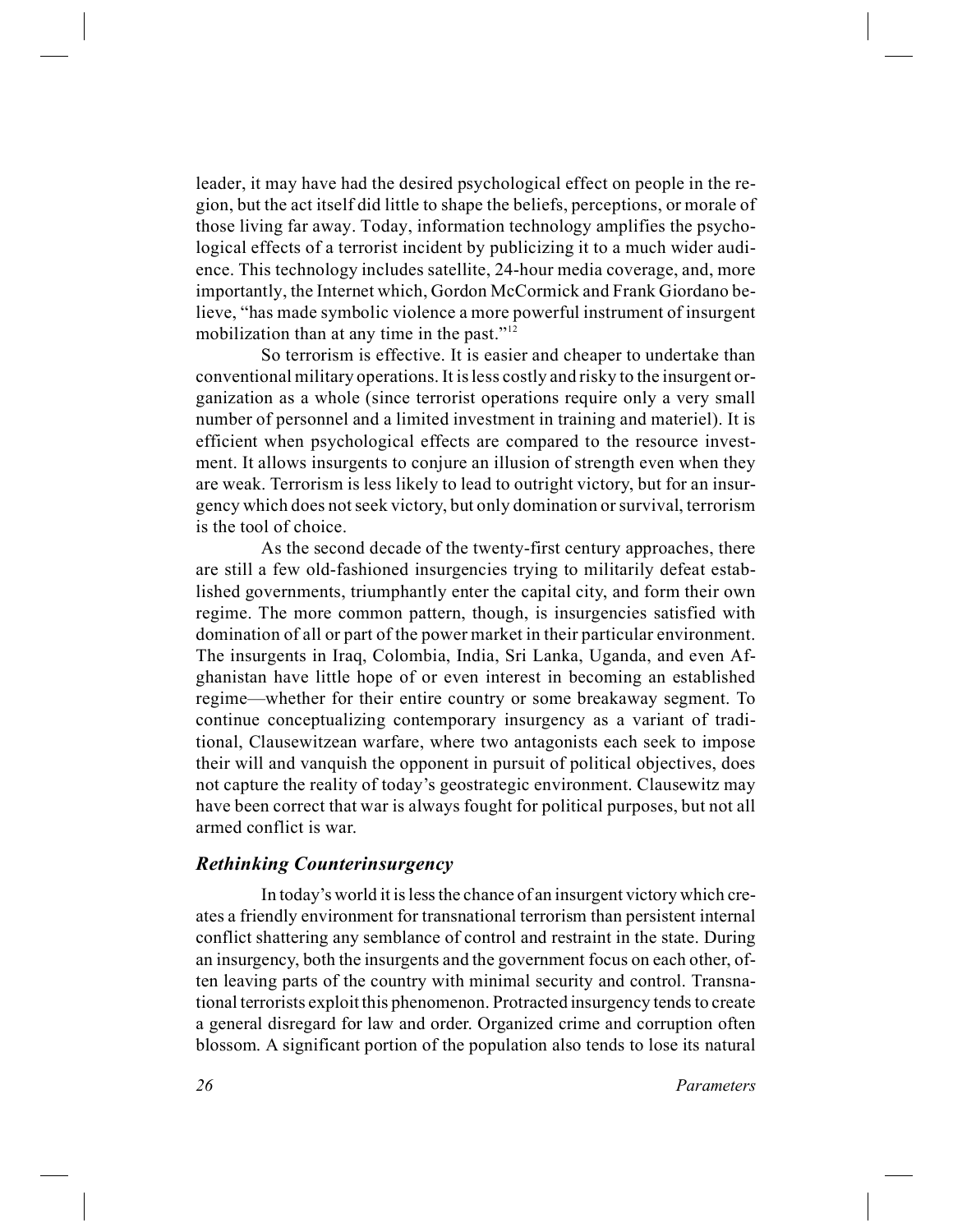aversion to violence. A society brutalized and wounded by a protracted insurgency is more likely to spawn a variety of evils, dispersing violent individuals around the world long after a particular conflict ends.

Such actions suggest that the US military and broader defense community need a very different way of thinking about and undertaking counterinsurgency strategies and operations. At the strategic level, the risk to the United States is not that insurgents will "win" in the traditional sense, gain control of their country, or change it from an American ally to an enemy. The greater likelihood is that complex internal conflicts, especially ones involving an insurgency, will generate other adverse effects: the destabilization of regions; reduced access to resources and markets; the blossoming of transnational crime; humanitarian disasters; and transnational terrorism. Given these possibilities, the US goal should not automatically be the direct defeat of the insurgents by the established regime (which often is impossible, particularly when a partner regime is only half-heartedly committed), but, rather, the rapid resolution of the conflict. A quick and sustainable outcome which integrates most of the insurgents into the national power structure is less damaging to US national interests than a protracted conflict that may lead to the total destruction of the insurgent base. Protracted conflict, not insurgent victory, is the threat.

Because Americans consider insurgency a form of warfare, US strategy and doctrine are based on the same beliefs that are associated with a general approach to warfare: War is a pathological action which evil people impose on an otherwise peace-loving society. It is a disease which sometimes infects an otherwise healthy body politic. This metaphor is a useful one. Today, Americans consider a body without parasites and pathogens "normal." When parasites or pathogens invade, medical treatment is required to eradicate them and restore the body to its "normal" condition. Throughout human history, persistent parasites and pathogens were, in fact, normal. Societies and their members simply tolerated them. Today, this analogy characterizes conflict in many parts of the world. Rather than an abnormal and episodic condition which should be eradicated, it is viewed as normal and tolerated.

Because Americans see insurgency as a form of war and, following Clausewitz, view war as quintessentially political, they focus on the political causes and dimensions of insurgency. Certainly insurgency does have an important political component. But that is only part of the picture. Insurgency also fulfills the economic and psychological needs of the insurgent. It provides a source of income out of proportion to what the insurgent could otherwise earn, particularly for the lower ranks. It provides a source of identity and empowerment for those members with few sources for such things. Without a gun, most insurgent soldiers are simply poor, uneducated, disempowered people with no prospects and little hope. Insurgency changes all that. It makes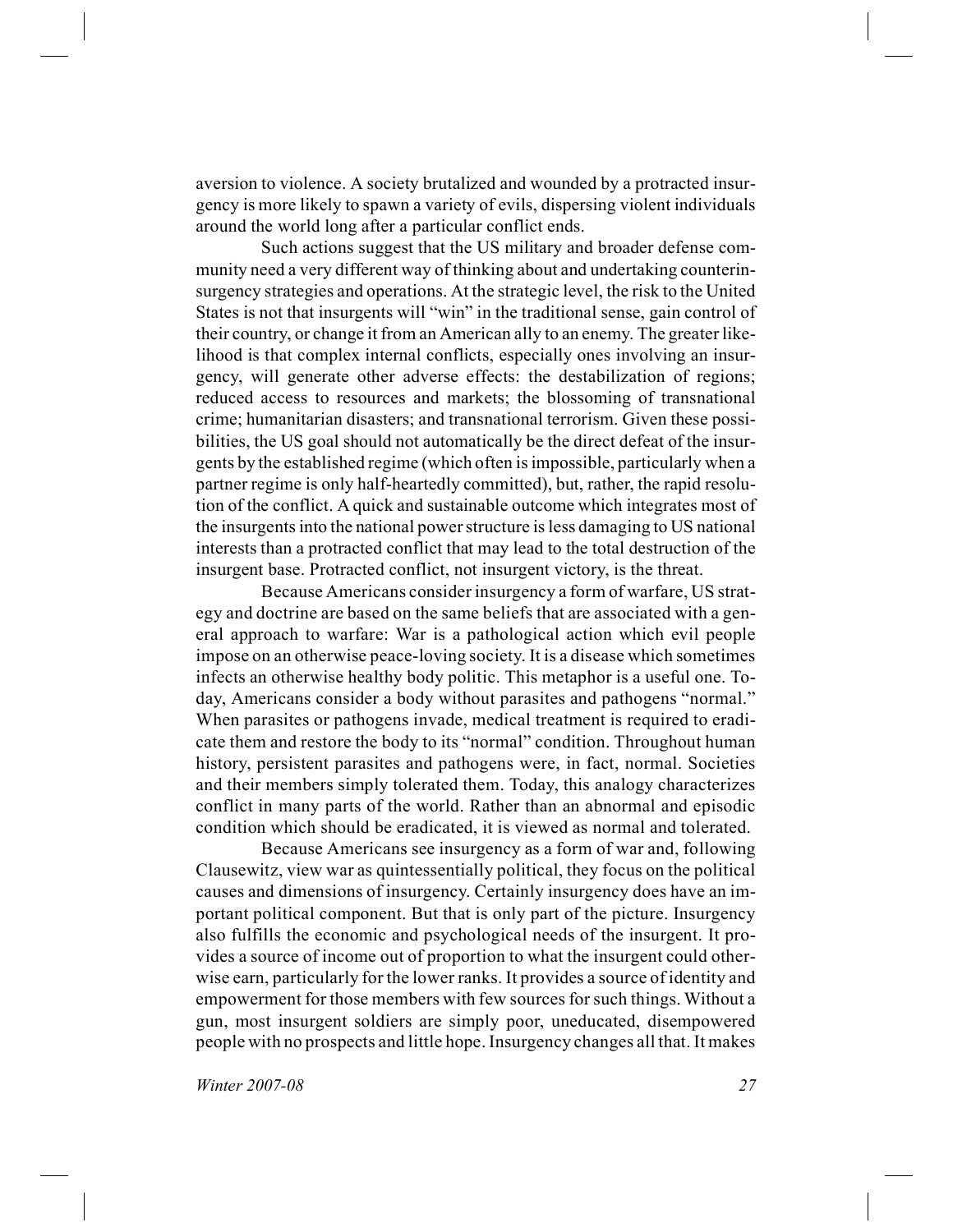the insurgent important and powerful and provides a livelihood. Again, the economic metaphor is useful; so long as demand exists, supply and a market to link supply and demand will appear. So long as there are unmet human needs that can be addressed by violence, markets of violence will be created.

The tendency of insurgencies to evolve into criminal organizations suggests that counterinsurgency strategy itself needs to undergo a significant shift during the course of any conflict. If an insurgency has reached the point that it is motivated more by greed than grievance, addressing the political causes of the conflict will not prove effective. The counterinsurgency campaign needs to assume the characteristics of a program to defeat organized crime or gangs. Law enforcement should replace the military as the primary manager of a mature counterinsurgency campaign. This evolving cycle of insurgency also implies that there may be a window of opportunity early in the insurgency before its psychological, political, and economic dynamics are set. For the outsiders undertaking counterinsurgency operations, a rapid, large-scale security, political, law enforcement, intelligence, or economic effort in the nascent stages of an insurgency has the potential for providing greater results than any incremental increase in assistance following the commencement of conflict. Timing does matter.

Because Americans view insurgency as political, American counterinsurgency strategy and doctrine stress the need for political reform in those societies threatened by the insurgency. This is in fact necessary but not always sufficient. A comprehensive counterinsurgency strategy requires the simultaneous raising of the economic and psychological costs and risks for those participating in the insurgency (or other forms of conflict) while providing alternatives. David Keen explains:

In order to move toward more lasting solution to the problem of mass violence, we need to understand and acknowledge that for significant groups this violence represents not a problem but a solution. We need to think of modifying the structure of incentives that are encouraging people to orchestrate, fund, or perpetuate acts of violence.<sup>13</sup>

Economic assistance and job training are as important to counterinsurgency as political reform. Businesses started and jobs created are as much "indicators of success" as insurgents killed or intelligence provided. Because the margins for economic activity tend to widen during conflict, counterinsurgency should attempt to make markets as competitive as possible.<sup>14</sup> Because economies dependent on exports of a single commodity or a few commodities are particularly vulnerable to protracted conflict, counterinsurgency operations need to include a plan for economic diversification.<sup>15</sup> A comprehensive counterinsurgency strategy should offer alternative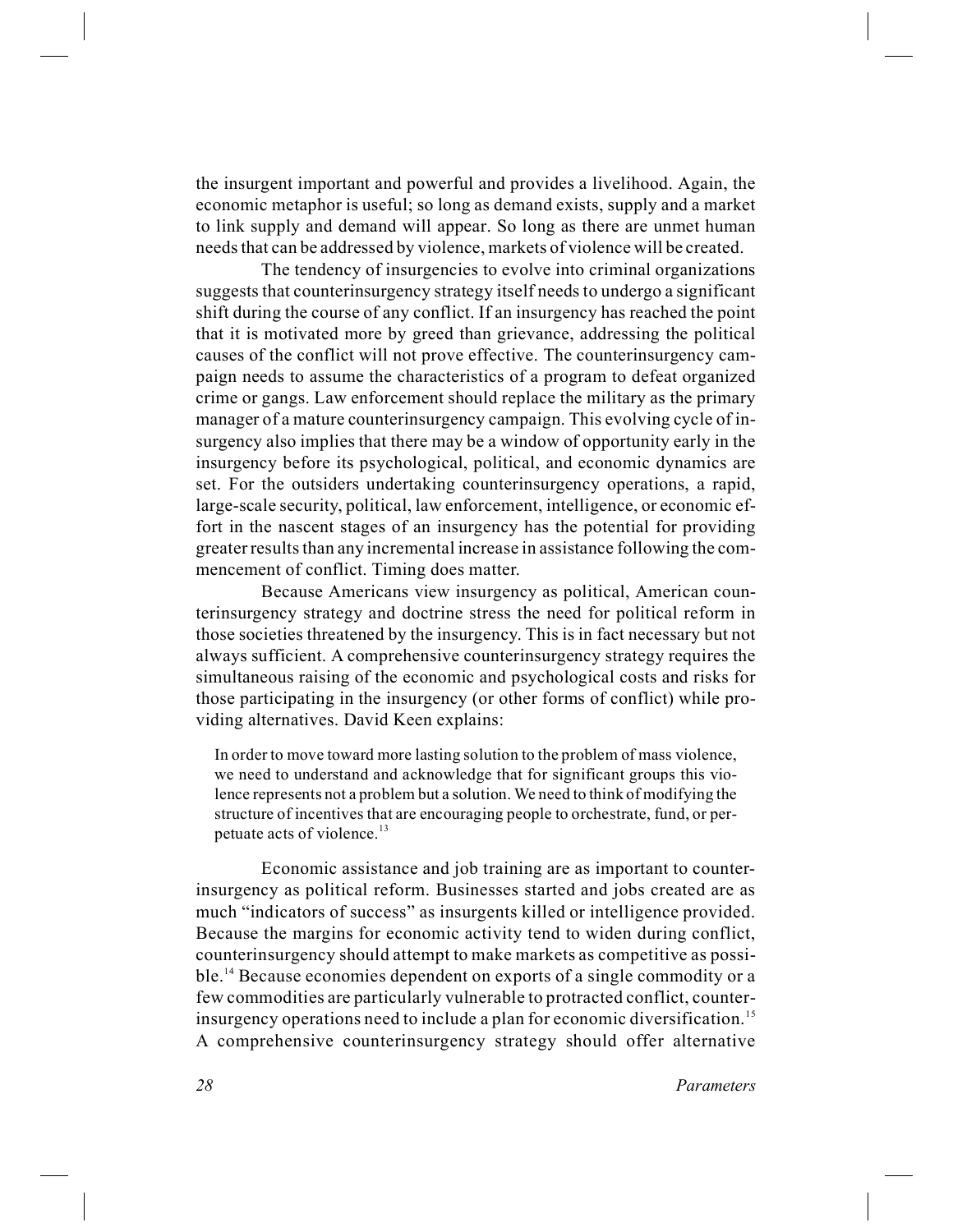## *"Counterinsurgency cannot succeed unless it finds alternative sources of power and worth."*

sources of identity and empowerment for the bored, disillusioned, and disempowered. Simply providing low-paying, low-status jobs or the opportunity to attend school is not enough. Counterinsurgents—including the United States when it provides counterinsurgency support—need to recognize that becoming an insurgent gives the disenfranchised a sense of belonging, identity, and importance. Counterinsurgency cannot succeed unless it finds alternative sources of power and worth. It is in this environment where the military and other government agencies involved with counterinsurgency support need to look beyond their normal sources of inspiration and motivation. For starters, counterinsurgent planners should consult law enforcement personnel associated with antigang units, inner-city community leaders, social psychologists, and cultural anthropologists.

Women's empowerment—a brake on the aggression of disillusioned young males—should also be a central component of a successful counterinsurgency strategy. This illustrates one of the enduring problems and paradoxes of any counterinsurgency: What are foreign or external counterinsurgency supporters to do when some element of a nation's culture directly supports the conflict? Evidence suggests that cultures based on the repression of women, a warrior ethos, or some other social structure or factor are more prone to violence. Should counterinsurgency operations try to alter the culture or simply accept the fact that even once the insurgency is quelled, it may reappear?

The core dilemma, then, is that truly resolving an insurgency requires extensive social reengineering. Yet this may prove to be extremely difficult and expensive. This problem has many manifestations. In some cases, it may be impossible to provide forms of employment and sources of identity that are more lucrative than those offered by the insurgency. Regimes and national elites—the very partners the United States seeks to empower in counterinsurgency operations—often view actions necessary to stem the insurgency as a threat to their own power. They may view the conflict itself as a lesser evil. For many regimes, the insurgents pose less of a threat than a unified and effective security force. It is a basic fact that more regimes have been overthrown by coups than by insurgencies. Hence threatened governments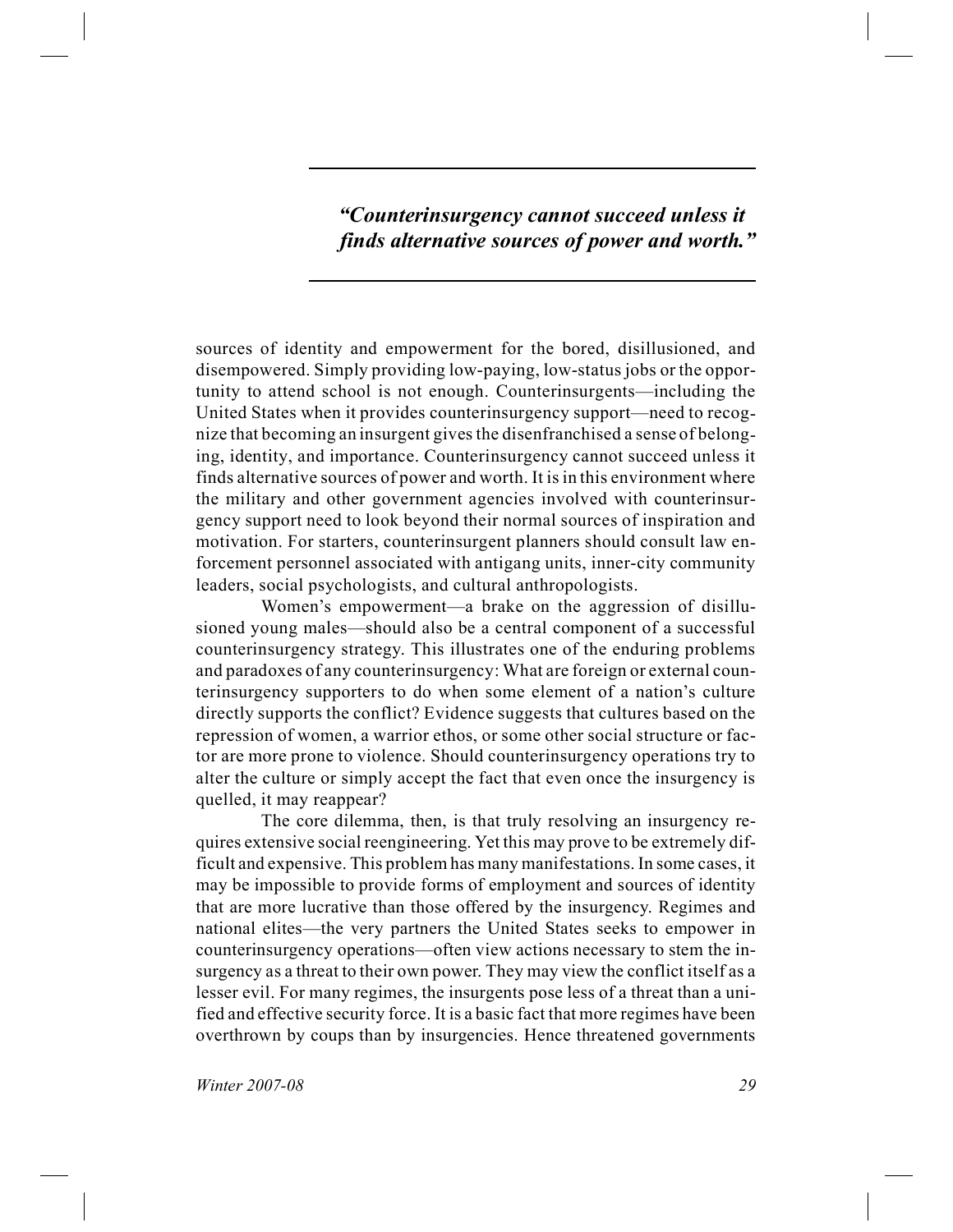will deliberately keep their security forces weak and divided. Alas, those with the greatest personal interest in resolving the conflict—the people—have the least ability to create peace.<sup>16</sup> Yet American strategy and doctrine are based on the assumption that our partners seek the same objective we do: the quickest possible resolution of the conflict. The United States assumes its partners will wholeheartedly pursue political reform and security force improvement. We are then often perplexed when insurgencies like the ongoing one in Colombia fester for decades; we are unable to grasp the dissonance between our objectives and those of our allies.

The implications of this are profound. If, in fact, insurgency is not simply a variant of war, if the real threat is the deleterious effects of sustained conflict, and if such actions are part of a systemic failure and pathology where key elites and organizations develop a vested interest in the sustainment of the conflict, the objective of counterinsurgency support should be systemic reengineering rather than simply strengthening the government so that it can impose its will more effectively on the insurgents. The most effective posture for outsiders is not to be viewed as an ally of the government and thus a sustainer of the flawed sociopolitical-economic system, but rather to be seen as a neutral mediator and peacekeeper, even when the outsiders may have a greater ideological affinity for the existing regime than the insurgent.<sup>17</sup> If this is true, the United States should only undertake support of counterinsurgency operations in the most pressing instances.

When considering such support, we cannot assume that the regime of a particular nation views the conflict as we do. We need to remember that our allies often consider the reforms which the United States defines as key to long-term success as more of a threat than the insurgency itself. Elites in states faced with an insurgency do not want a pyrrhic victory in which they defeat the insurgents only to lose their own grip on power. The cure may be worse than the disease. America has to understand that many of its friends and allies view their own security forces with as much apprehension as they do the insurgents. So while the United States may press for strengthening of local security forces political leaders may resist. Ultimately, this dissonance may be irresolvable. Where the United States, viewing insurgency as a variant of war, seeks "victory" over the enemy, our allies often find that a contained insurgency which does not threaten the existence of a particular nation or regime is perfectly acceptable.

#### *Conclusion*

What, then, does all this mean? Outside of America's historic geographic area of concern (the Caribbean basin), the United States should only

*30 Parameters*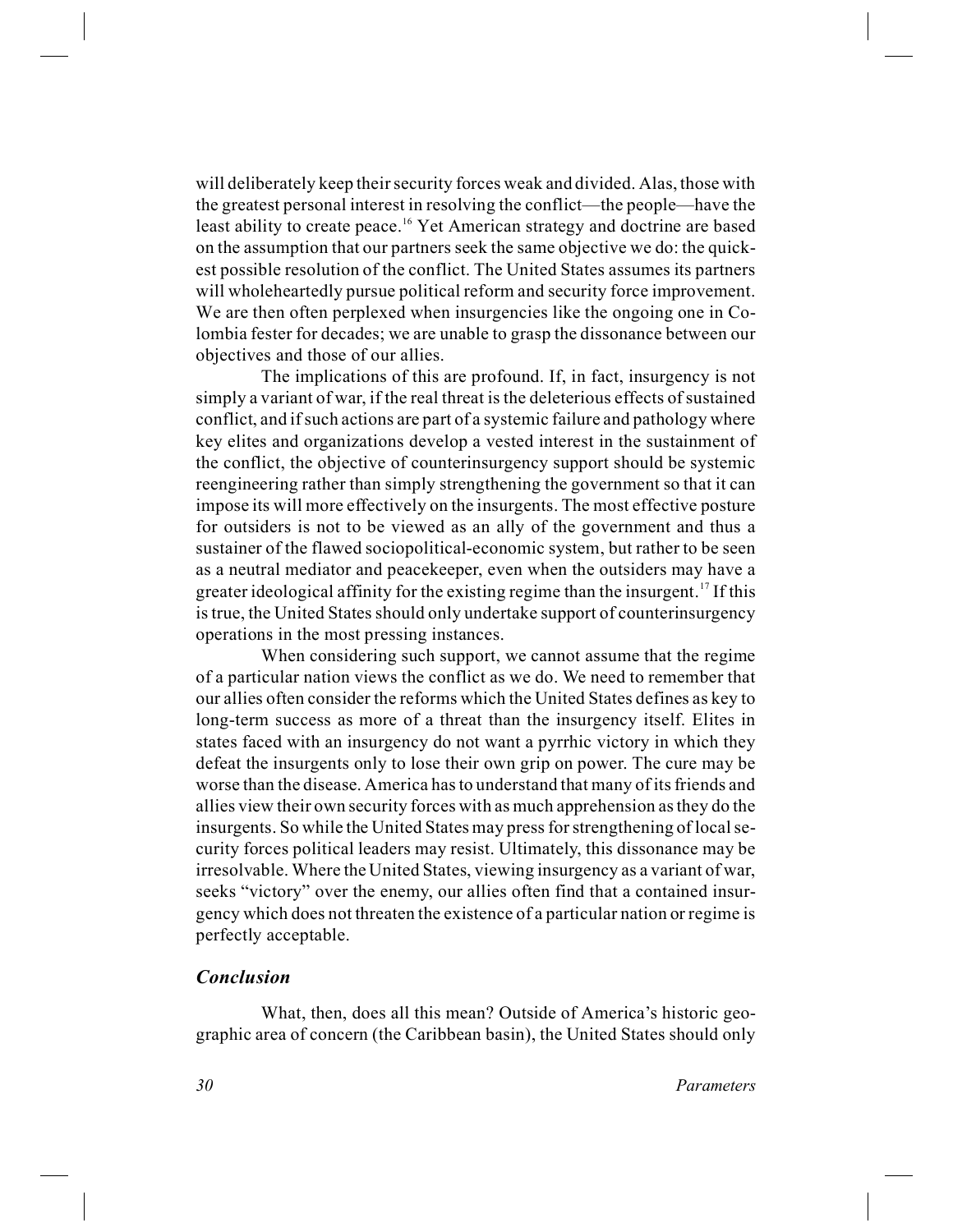consider undertaking counterinsurgency operations as part of an equitable, legitimate, and broad-based multinational coalition. Unless the world community is willing to form a neo-trusteeship such as those in Bosnia, Eastern Slavonia, Kosovo, or East Timor in order to reestablish a legitimate administration, security system, or stable society, the best that can be done is ameliorating the human suffering associated with the violence.<sup>18</sup> In most cases, American strategic resources are better spent in the prevention of the insurgency or its containment. Clearly, systemic reengineering is not a task for the United States acting unilaterally. Nor is it a task for the US military. When America is part of a coalition, the primary role for the US military should be the protection of noncombatants until other security forces, preferably local ones, can assume that mission.

Rather than a "one size fits all" American strategy for counterinsurgencies, the United States should recognize three distinct insurgency environments, each demanding a different response:

 A functioning and responsible government with some degree of legitimacy in a nation with significant US national interests or traditional ties can be rescued by foreign internal defense (El Salvador model).

• There is no functioning or legitimate government but there is a broad international and regional consensus favoring the creation of a neo-trusteeship until systemic reengineering is complete. In such instances, the United States should provide military, economic, and political support as part of a multinational force operating under the auspices of the United Nations.

 There is no functioning and legitimate government and no international or regional consensus for the formation of a neo-trusteeship. In such cases, the United States should pursue containment of the conflict through the support of regional states and, in cooperation with friendly states and allies, creating humanitarian "safe zones" within the region of the conflict.

In the long term, counterinsurgency operations may or may not remain a mission for the US military. It is possible that Iraq and Afghanistan were unique events caused by a combination of political factors not likely to be repeated. It is possible that future political leaders will decide that the control of ungoverned spaces or support to fragile regimes will not constitute a central pillar in American foreign policy or military strategy.

Counterinsurgency may, in fact, remain a key mission. If it does, continued analysis of insurgencies by the US military and—perhaps even more importantly, other agencies of the government—is essential. We cannot assume that twenty-first century insurgency is so like its twentieth century predecessor and that old solutions can simply be dusted off and applied.